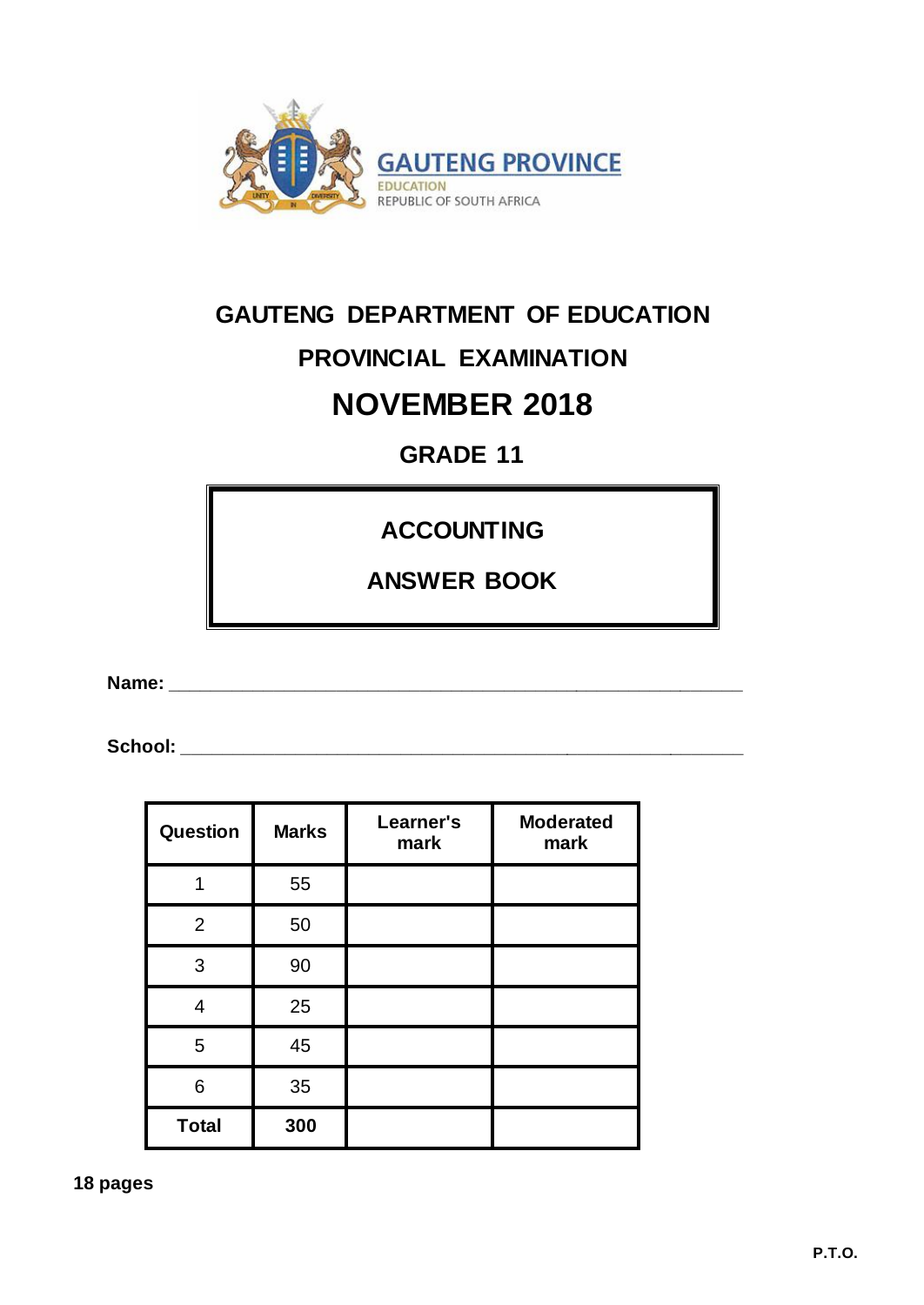#### **1.1.1 What is the purpose of preparing a Bank Reconciliation statement?**

**2**

#### **1.1.2**

| (a) | Calculate the bank balance in the books of Rina Traders on<br>31 December 2017. |  |
|-----|---------------------------------------------------------------------------------|--|
|     |                                                                                 |  |
|     |                                                                                 |  |

#### **(b) Calculate the correct totals for the Cash Receipts Journal and Cash Payments Journal for January 2018.**

| <b>Cash Receipts Journal</b>                |               | <b>Cash Payments Journal</b>                |               |
|---------------------------------------------|---------------|---------------------------------------------|---------------|
| <b>Details of Sundry</b><br><b>Accounts</b> | <b>Amount</b> | <b>Details of Sundry</b><br><b>Accounts</b> | <b>Amount</b> |
| Total b/f                                   | 22 100        | Total b/f                                   | 17 300        |
|                                             |               |                                             |               |
|                                             |               |                                             |               |
|                                             |               |                                             |               |
|                                             |               |                                             |               |
|                                             |               |                                             |               |
|                                             |               |                                             |               |
|                                             |               |                                             |               |
|                                             |               |                                             |               |
|                                             |               |                                             |               |
|                                             |               |                                             |               |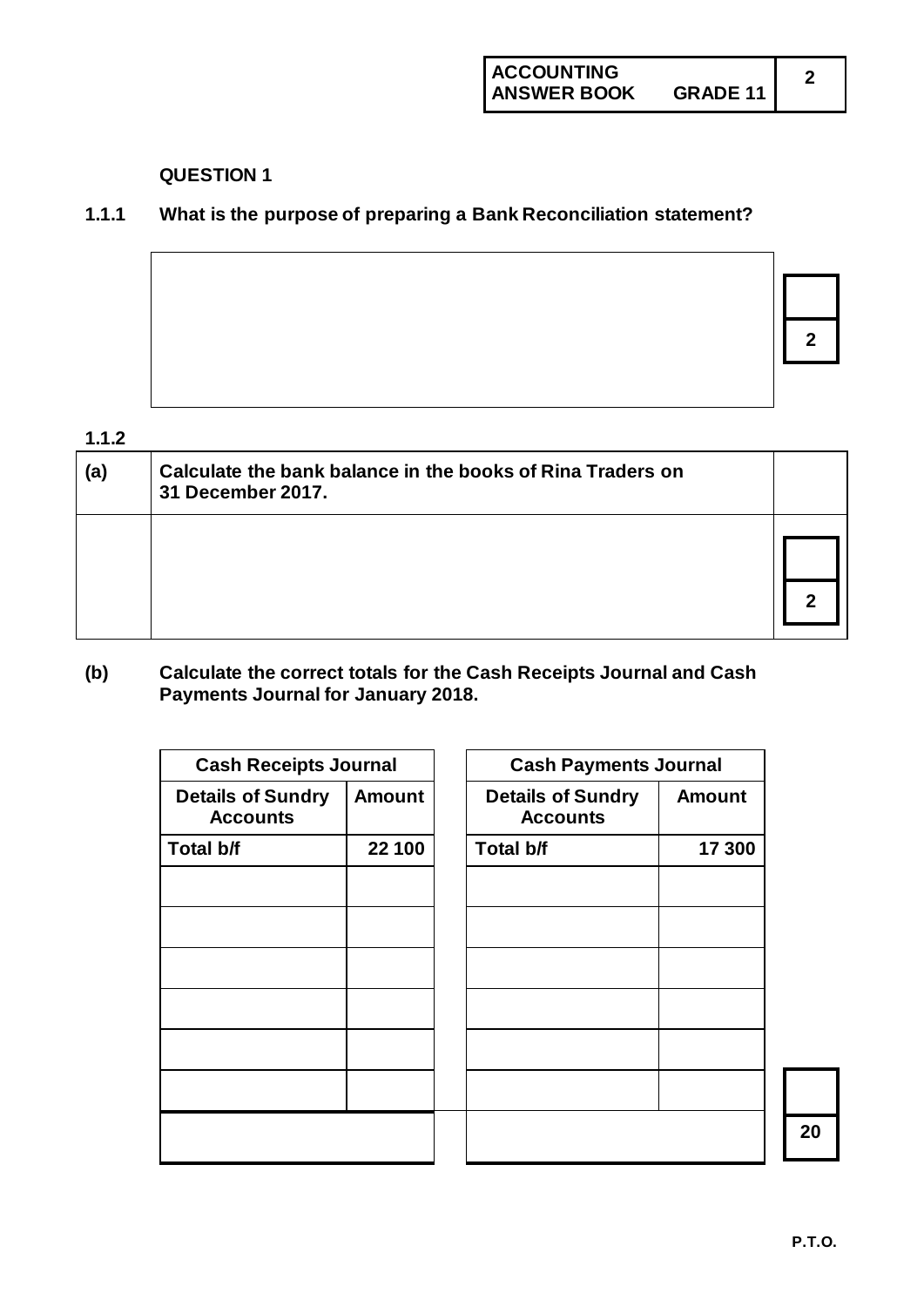#### **(c) Prepare the Bank Reconciliation Statement on 31 January 2018.**

| <b>Debit</b> | <b>Credit</b> |
|--------------|---------------|
|              |               |
|              |               |
|              |               |
|              |               |
|              |               |
|              |               |
|              |               |
|              |               |
|              |               |
|              |               |
|              |               |
|              |               |
|              |               |
|              |               |
|              |               |
|              |               |
|              |               |



**3**

**(d) Refer to cheque no. 270 in the Bank Reconciliation statement of December 2017. How will this cheque be recorded in the financial statements for the year ending February 2018? Explain.**

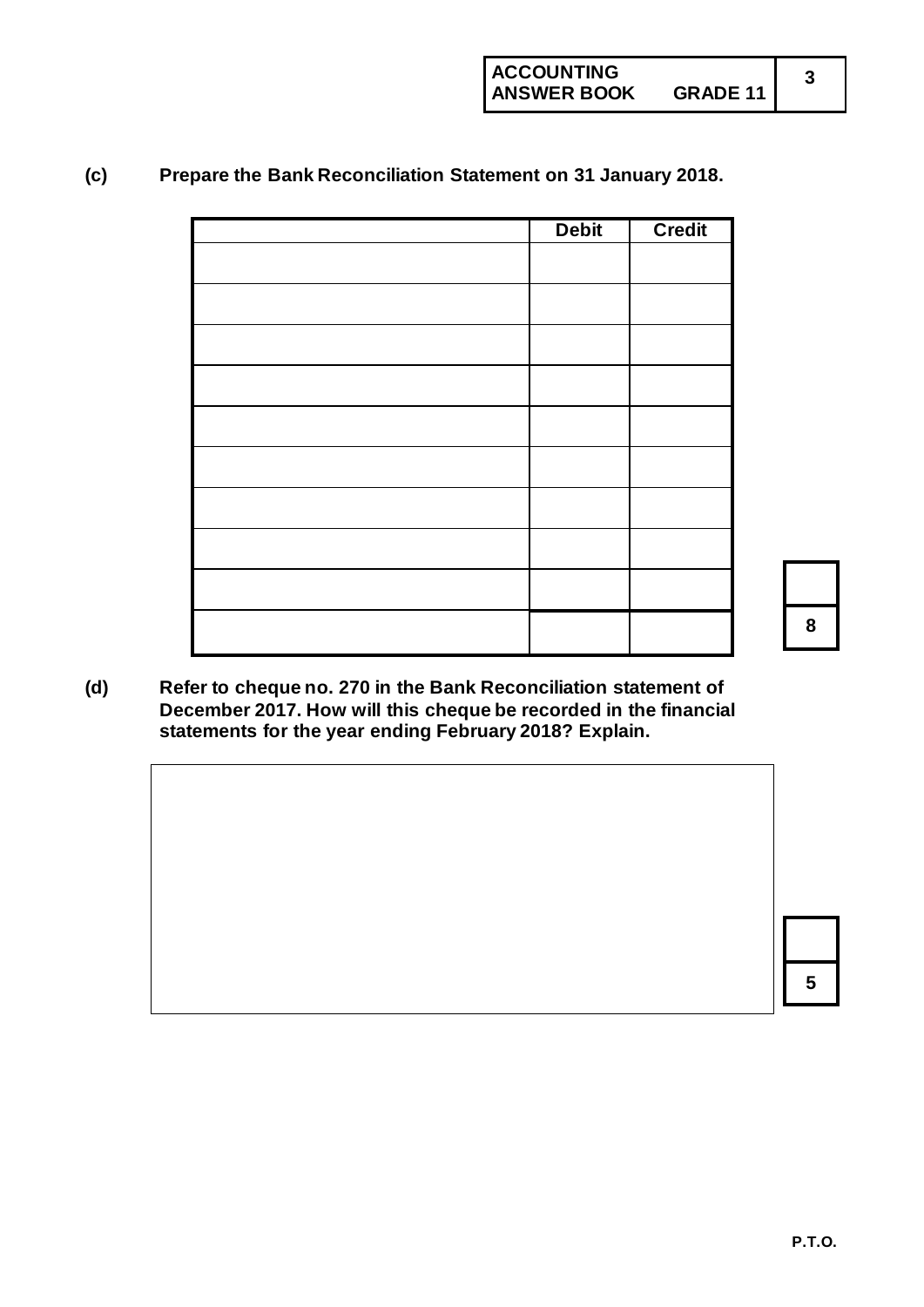#### **1.2 Creditors' Reconciliation**

**1.2.1**

|    | <b>Creditors' Ledger of Shade</b><br><b>Traders</b> | <b>Creditors' Statement of Sun</b><br><b>Suppliers</b> |
|----|-----------------------------------------------------|--------------------------------------------------------|
|    | 5 600                                               | 4640                                                   |
| A  |                                                     |                                                        |
| B  |                                                     |                                                        |
| C  |                                                     |                                                        |
| D  |                                                     |                                                        |
| E. |                                                     |                                                        |
| F  |                                                     |                                                        |
| G  |                                                     |                                                        |

**10**

**4**

**1.2.2 The owner of Shade Traders is unhappy with the errors made by the bookkeeper. Briefly explain TWO measures that the bookkeeper can implement to maintain good control over creditors to avoid this from happening in the future.**

**4**

**1.2.3 Shade Traders is experiencing cash-flow problems and is currently in a position where they are unable to pay their creditors on time. They allow their customers credit terms of 60 days. Suggest TWO ways in which the liquidity of the business can be improved.**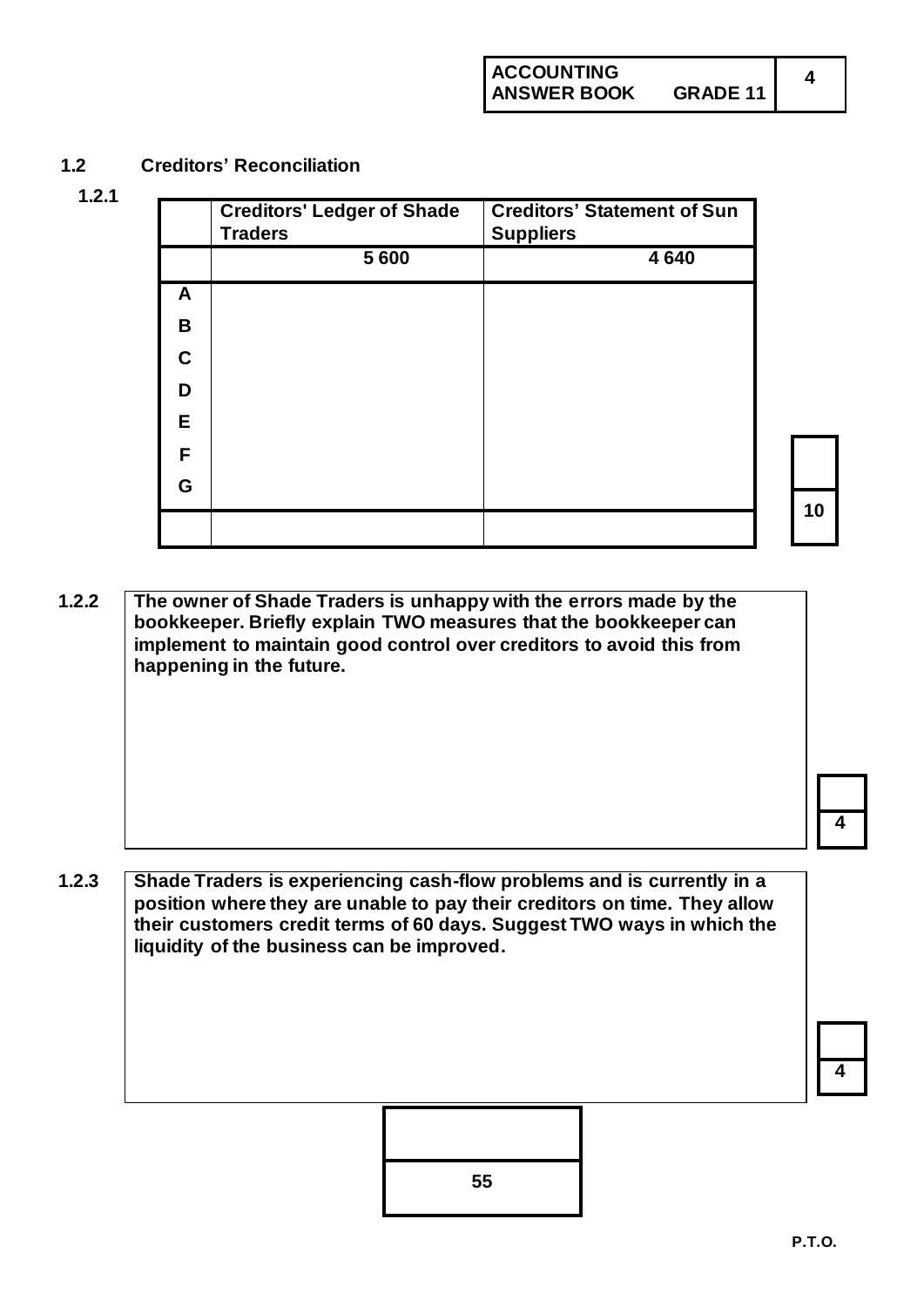#### **2.1**

| $\overline{\phantom{a}}$<br>A |  |
|-------------------------------|--|
| $\mathsf B$                   |  |
| $\mathsf C$                   |  |
| D                             |  |
| E                             |  |

#### **2.2**

**2.2.1 Calculate the net sales for the year.** 

#### **2.2.2 Calculate the net purchases for the year.**

#### **2.2.3 Calculate the closing stock on 28 February 2018. Show all calculations.**

**10**

| Ⴌ |  |  |
|---|--|--|
|   |  |  |
|   |  |  |
|   |  |  |

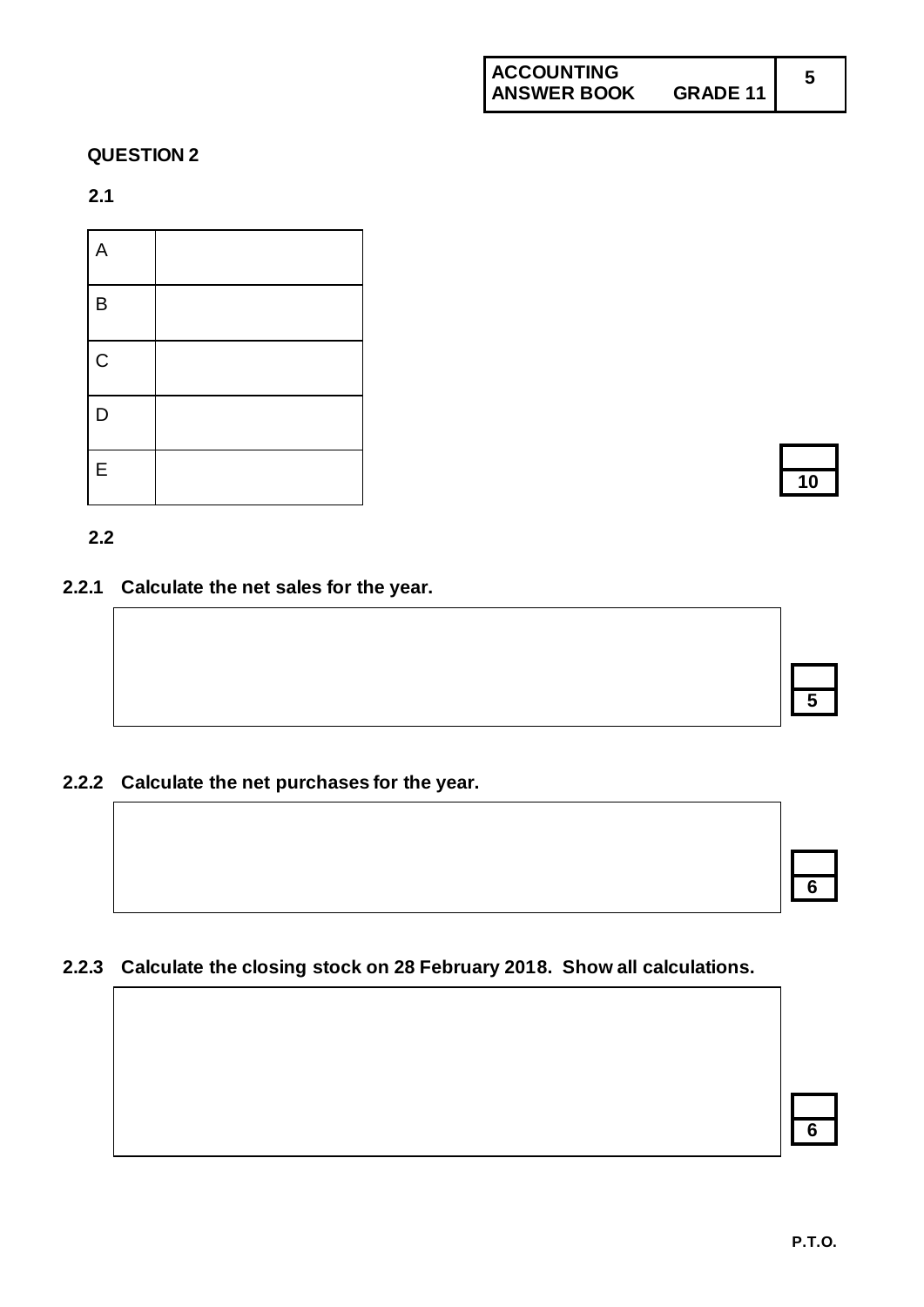#### **2.2.4 Prepare the trading account on 28 February 2018.**

| <b>TRADING ACCOUNT</b> |  |  |  |
|------------------------|--|--|--|
|                        |  |  |  |
|                        |  |  |  |
|                        |  |  |  |
|                        |  |  |  |
|                        |  |  |  |
|                        |  |  |  |

**2.2.5 Provide TWO reasons to convince the owner that the Continuous Inventory System is best suited for his business.**

**2.2.6 Provide a reason other than theft of stock for the drop in gross profit on sales and state the consequences for the business.**



**4**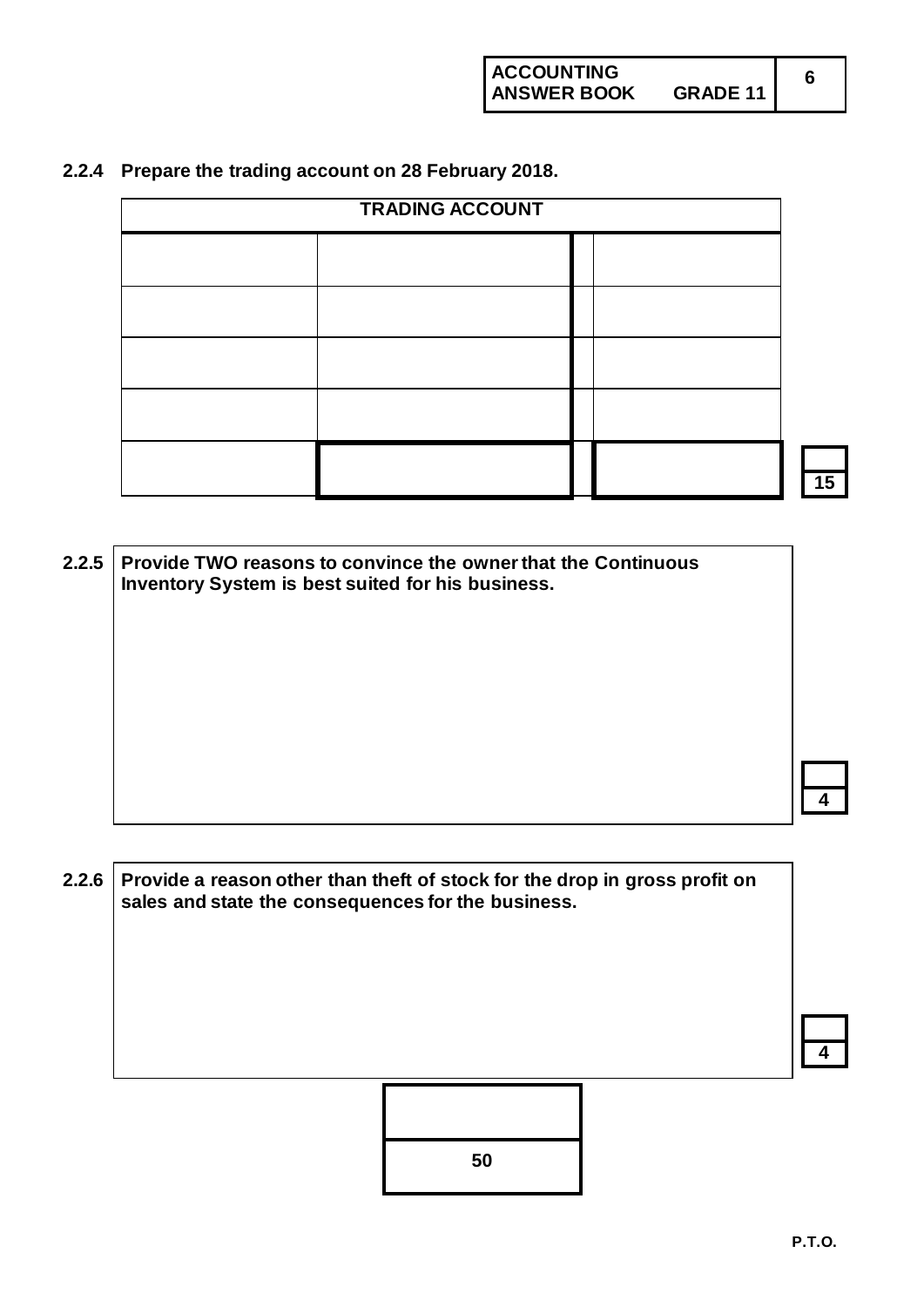#### **QUESTION 3.1**

#### **Income statement for the year ended 28 February 2018**

| Sales (2 292 660                      |    |
|---------------------------------------|----|
| Cost of sales                         |    |
| <b>Gross profit</b>                   |    |
| Other operating income                |    |
| Rent income (247 650                  |    |
| 7620<br>Discount received             |    |
| Commission income (22 680             |    |
| 6400<br>Bad debts recovered           |    |
| Provision for bad debts adjustment    |    |
| Trading stock surplus                 |    |
| <b>Gross operating income</b>         |    |
| <b>Operating Expenses</b>             |    |
| 9060<br>Discount allowed              |    |
| 47 200<br>Vehicle expenses            |    |
| <b>Salaries (336 800</b>              |    |
| Packing material (14 000              |    |
| Advertising (39 240                   |    |
| Bad debts (10 000                     |    |
| 26 400<br>Repairs                     |    |
| Sundry expenses (265 200              |    |
| 15 120<br>Depreciation                |    |
| <b>Operating profit</b>               |    |
| Interest income (19 600               |    |
| <b>Profit before interest expense</b> |    |
| Interest expense (29 260              |    |
| Net profit for the year               | 37 |
|                                       |    |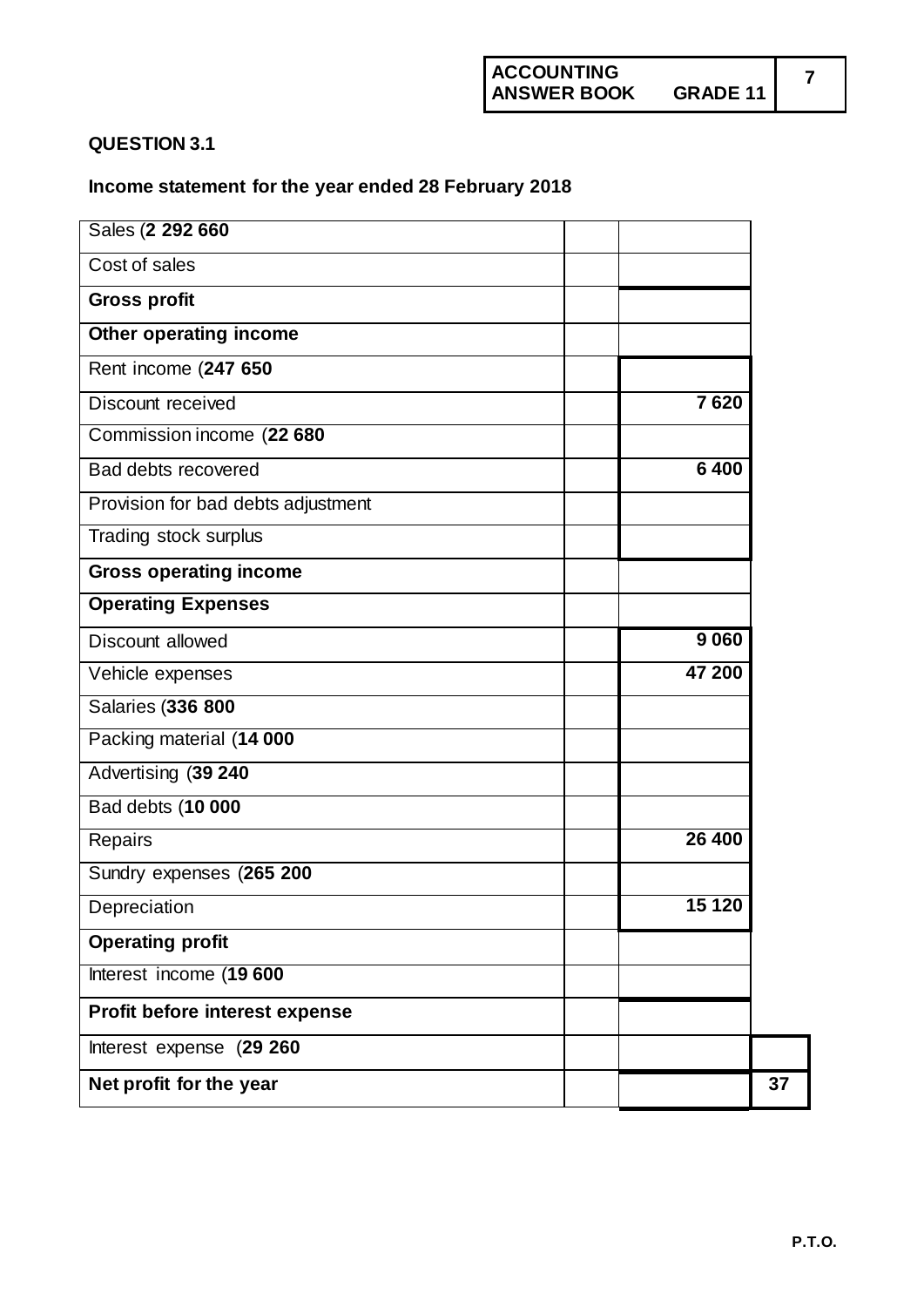**2**

**3**

#### **3.2**

| 3.2.1 Explain how a Fixed Asset Register will assist the internal auditor in his<br>duties. |
|---------------------------------------------------------------------------------------------|
|                                                                                             |
|                                                                                             |
|                                                                                             |
|                                                                                             |
|                                                                                             |

#### **3.2.2 Newton Traders intends selling their premises at cost price to improve the cash flow in the business. Do you support this decision? Give a reason for your answer.**

#### **3.2.3 Calculation of Depreciation**

| Depreciation on vehicle sold:        |  |
|--------------------------------------|--|
| <b>Depreciation on old vehicles:</b> |  |
| <b>New Vehicle:</b>                  |  |
| Total depreciation for the year:     |  |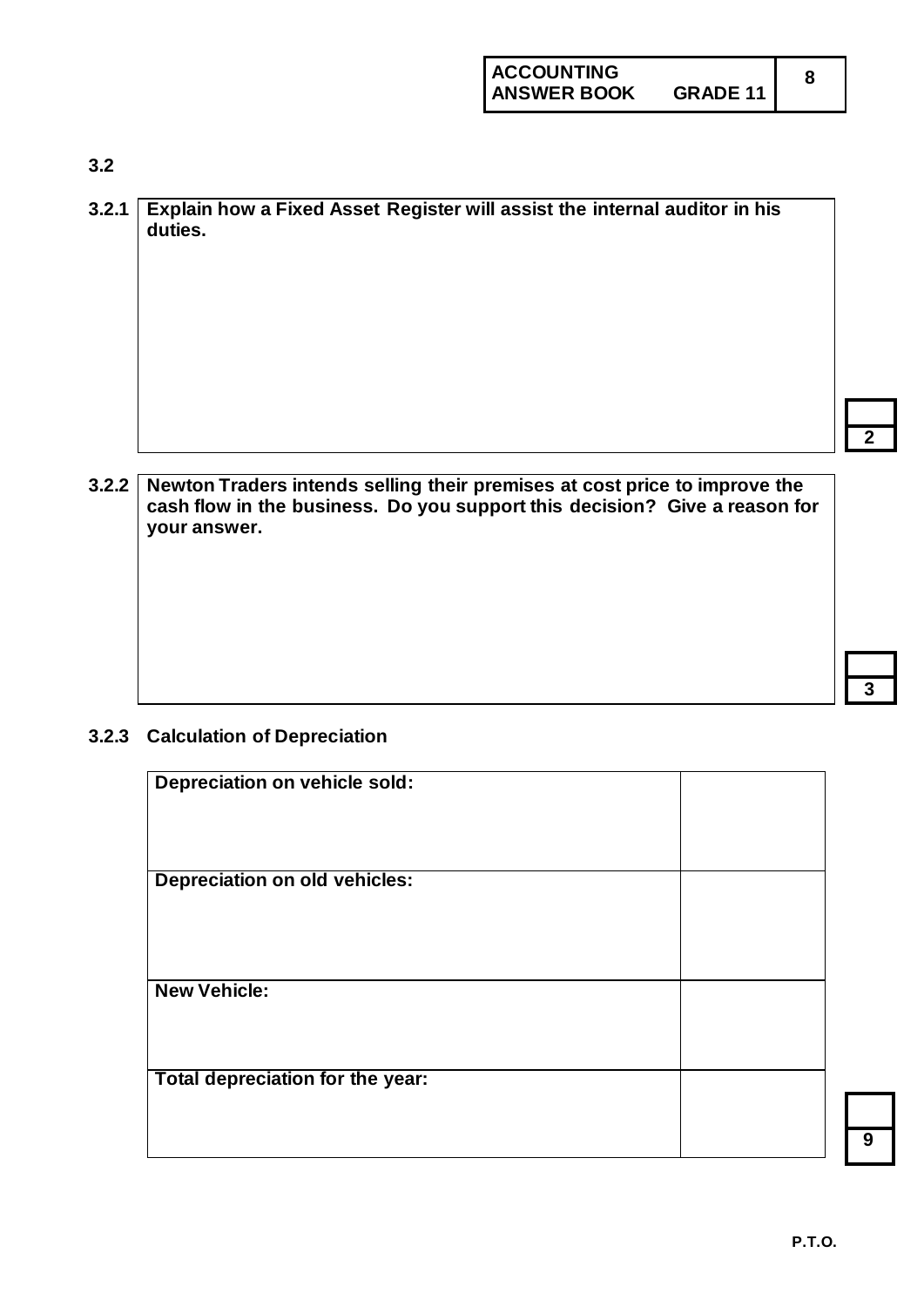**ACCOUNTING ANSWER BOOK GRADE 11**

| v. |  |
|----|--|
|    |  |
|    |  |

| 3.2.4 | <b>FIXED ASSETS</b>         | Land &<br>buildings | <b>Vehicles</b> | <b>Equipment</b> |
|-------|-----------------------------|---------------------|-----------------|------------------|
|       | Carrying value at beginning |                     | 328 000         | 286 420          |
|       | Cost                        |                     | 500 000         | 410 320          |
|       | Accumulated depreciation    |                     | (172000)        | (123 900)        |
|       | <b>Movements</b>            |                     |                 |                  |
|       | Additions at cost           |                     | 150 000         |                  |
|       | Disposals at carrying value |                     |                 |                  |
|       | Depreciation                |                     |                 | (61540)          |
|       | Carrying value at end       | 922 820             |                 |                  |
|       | Cost                        |                     |                 | 482 320          |
|       | Accumulated depreciation    |                     |                 |                  |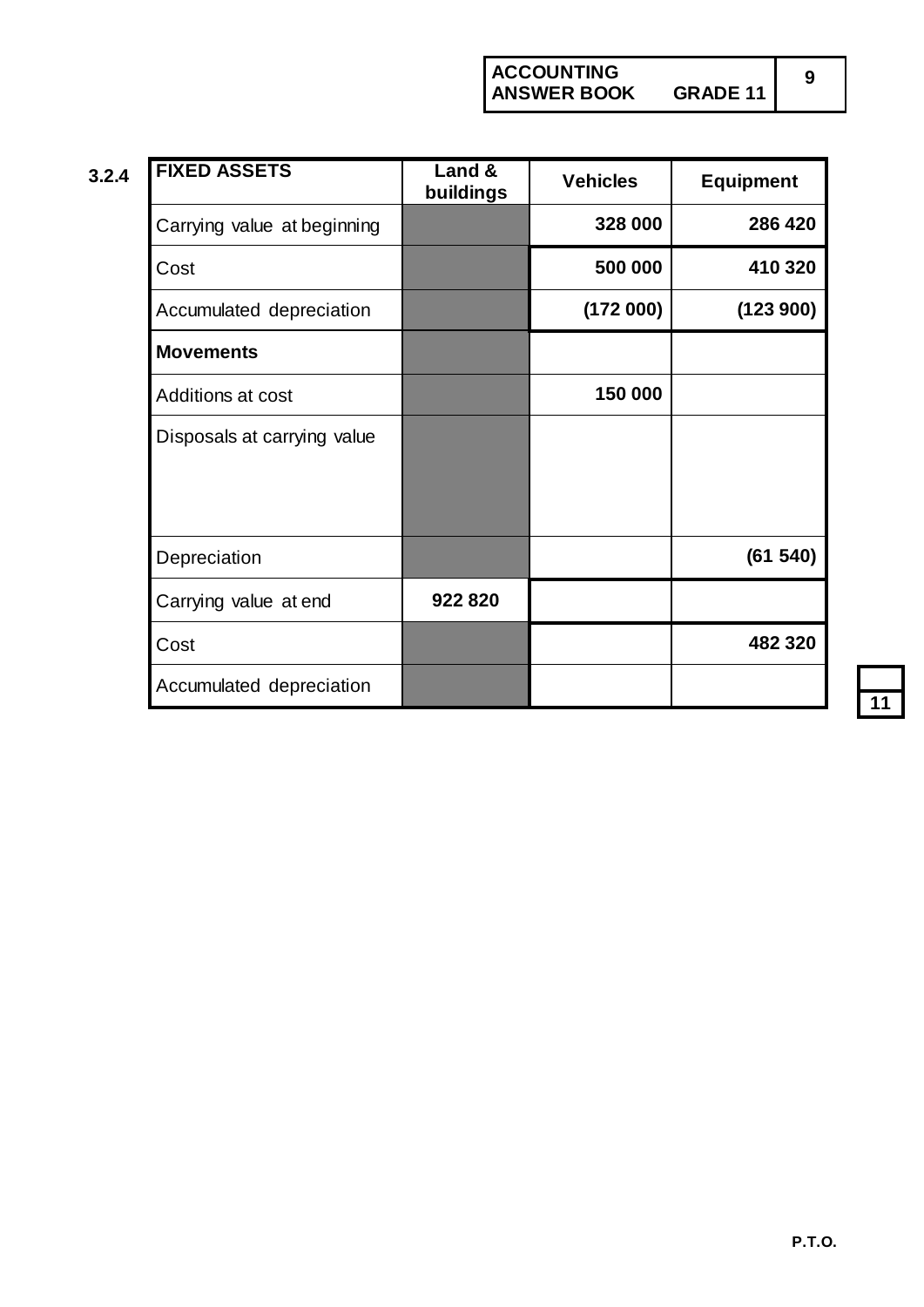**ACCOUNTING ANSWER BOOK GRADE 11**

### **3.2.5 Balance sheet on 28 February 2018**

| <b>ASSETS</b>                        |           |
|--------------------------------------|-----------|
| <b>Non-Current Assets</b>            | 1647440   |
| Tangible assets                      | 1 527 440 |
| <b>Financial assets</b>              |           |
|                                      |           |
| <b>Current Assets</b>                |           |
| Inventories                          |           |
| Trade and other receivables (126 000 |           |
| Cash and cash equivalents            |           |
| <b>TOTAL ASSETS</b>                  | 1960 100  |
|                                      |           |
| <b>EQUITY AND LIABILITIES</b>        |           |
| <b>Partners' Equity</b>              | 1 454 300 |
| Capital                              |           |
| <b>Current Accounts</b>              |           |
|                                      |           |
| <b>Non-Current liabilities</b>       |           |
| Loan: United Bank                    |           |
|                                      |           |
| <b>Current Liabilities</b>           |           |
| Trade and other payables             |           |
| (43200)                              |           |
| Bank Overdraft (11 000               |           |
| Short-term Ioan: Unity Bank          |           |
| <b>TOTAL EQUITY AND LIABILITIES</b>  |           |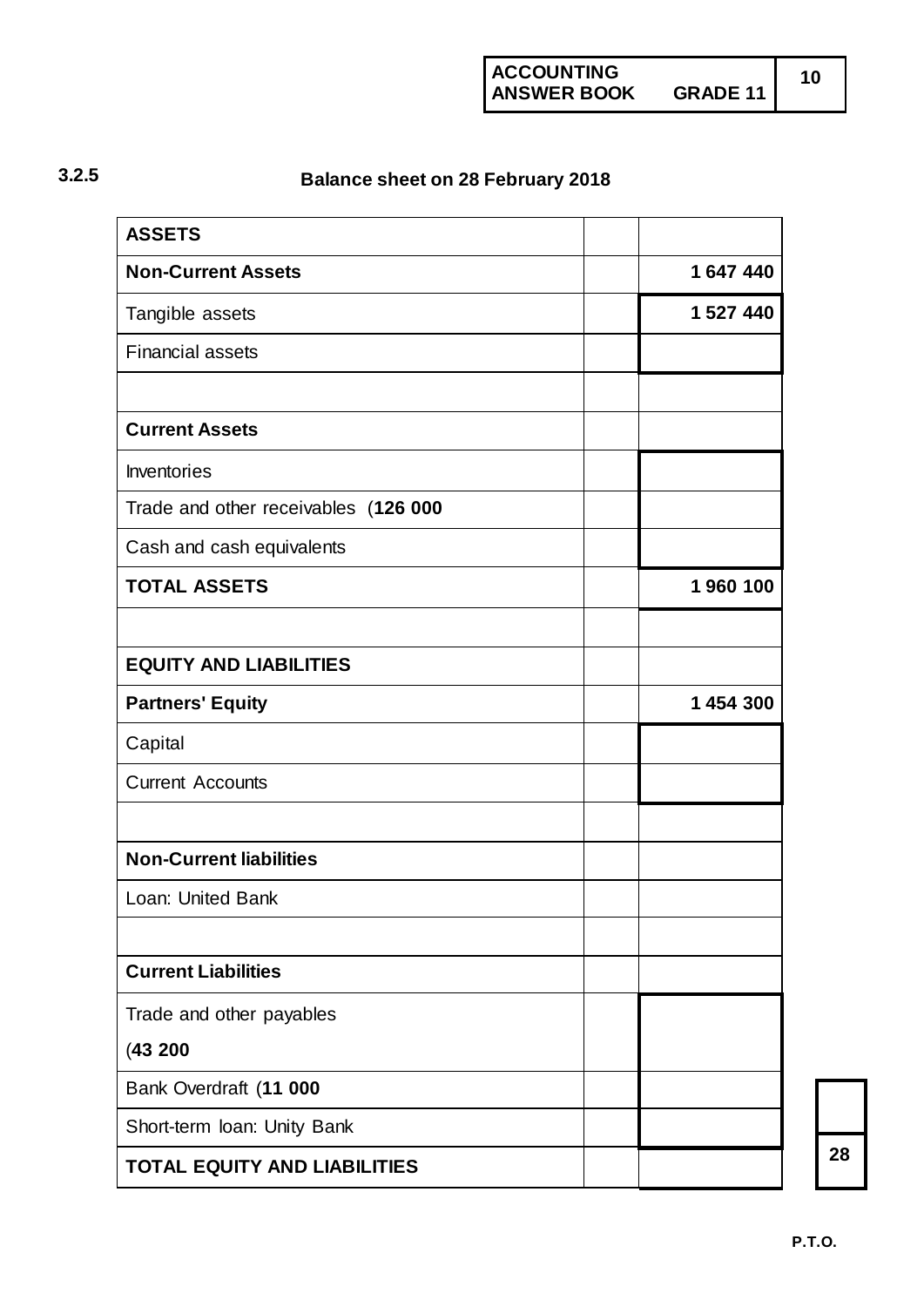**ACCOUNTING**

#### **QUESTION 4**

| 4.1 | Comment on the operating efficiency of the business. Quote TWO<br>indicators with figures to support your answer. |  |
|-----|-------------------------------------------------------------------------------------------------------------------|--|
|     |                                                                                                                   |  |
|     |                                                                                                                   |  |
|     |                                                                                                                   |  |

**4.2 Calculate the Acid-Test Ratio for February 2018.**

**4.3 Comment on the Liquidity position of the business. Name TWO financial indicators with figures to support your answer.**

**4**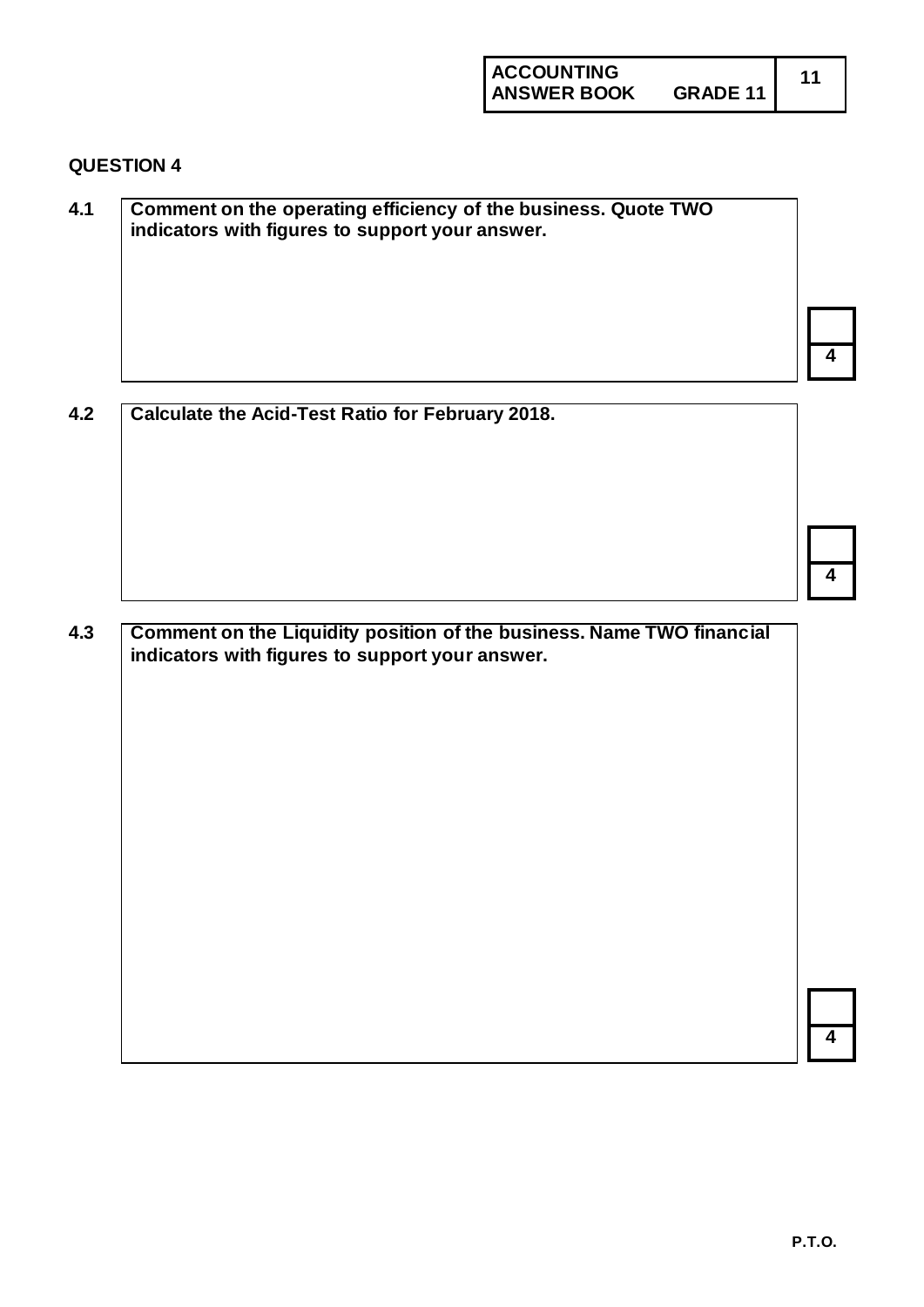**4.4 Calculate the Debt-Equity Ratio and comment on the gearing of the partnership. Use figures to support your answer.**

#### **4.5 Calculate S. Slim's return on his investment. Comment.**



**7**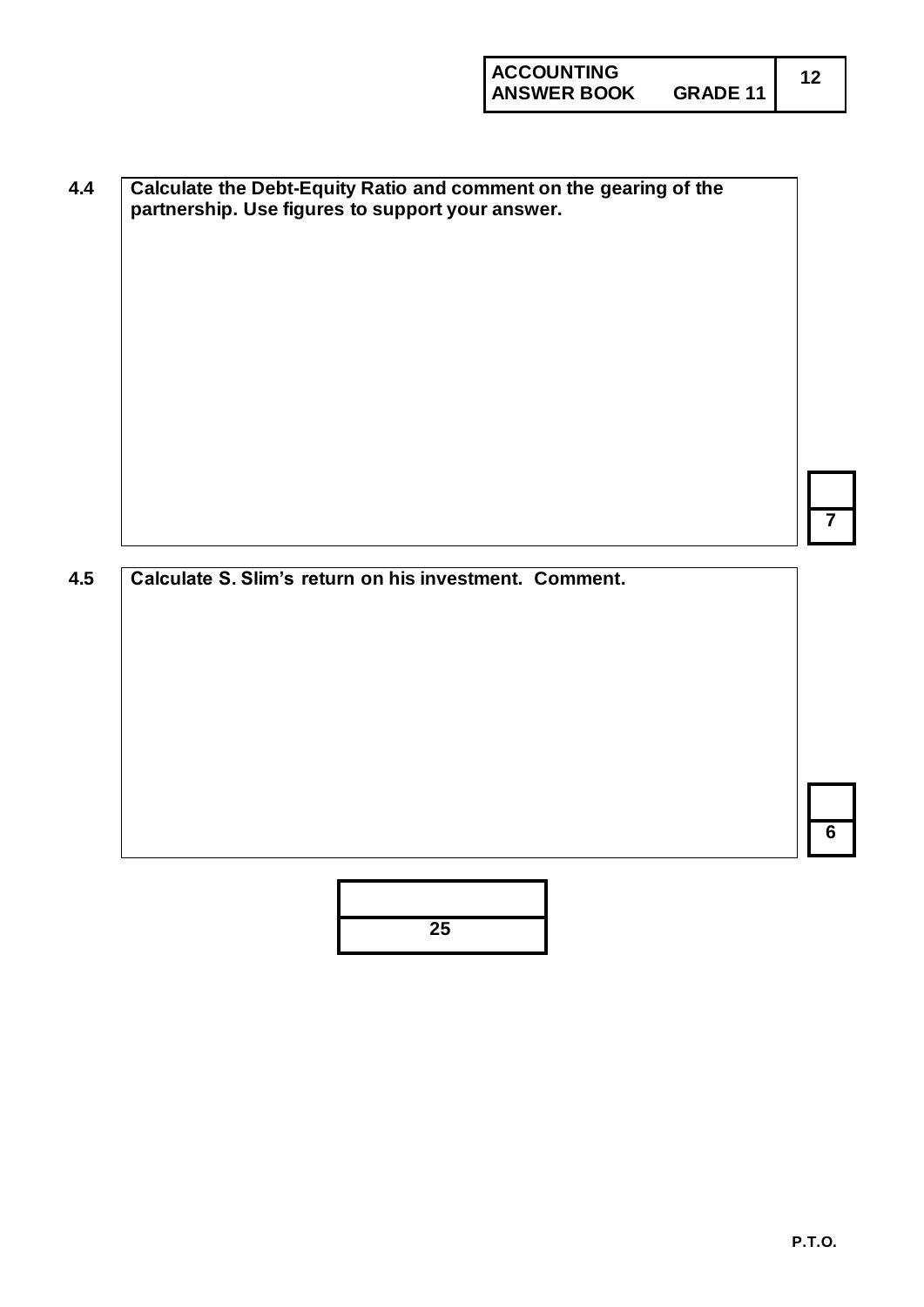**5.1**

**5.1.1 Calculate the raw materials used for production.**

#### **138 800**

**5.1.2**

| J.I.Z<br><b>FACTORY OVERHEADS COST</b><br>(a) |  |  |  |  |
|-----------------------------------------------|--|--|--|--|
|                                               |  |  |  |  |
|                                               |  |  |  |  |
|                                               |  |  |  |  |
|                                               |  |  |  |  |
|                                               |  |  |  |  |
|                                               |  |  |  |  |
|                                               |  |  |  |  |
|                                               |  |  |  |  |
|                                               |  |  |  |  |
|                                               |  |  |  |  |
|                                               |  |  |  |  |
|                                               |  |  |  |  |
|                                               |  |  |  |  |
|                                               |  |  |  |  |
|                                               |  |  |  |  |

**14**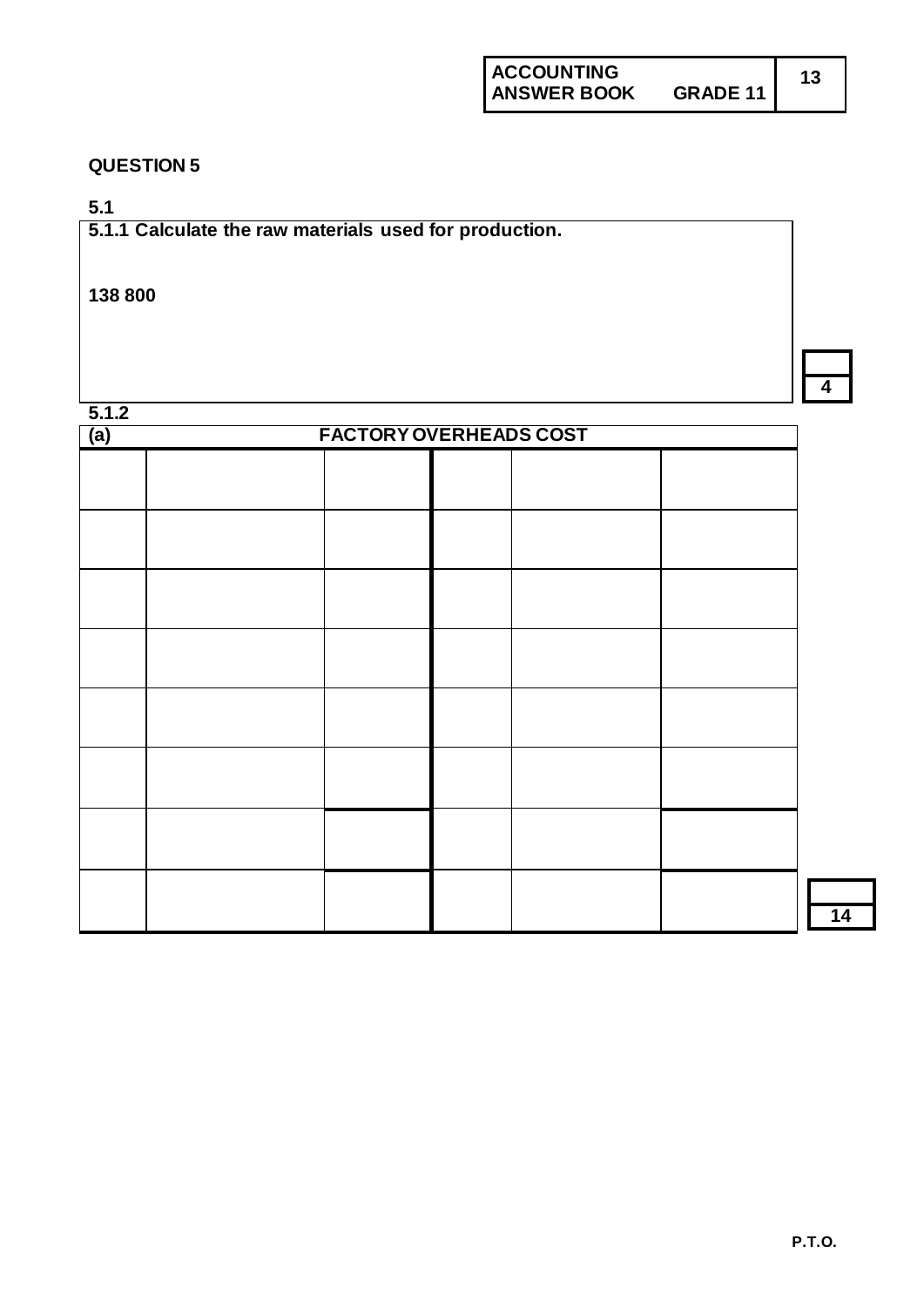**ACCOUNTING ANSWER BOOK GRADE 11 14**

| (b)            | <b>WORK-IN-PROCESS STOCK ACCOUNT</b> |        |  |  |  |
|----------------|--------------------------------------|--------|--|--|--|
| 2017<br>July 1 | <b>Balance</b>                       | 31 200 |  |  |  |
|                |                                      |        |  |  |  |
|                |                                      |        |  |  |  |
|                |                                      |        |  |  |  |
|                |                                      |        |  |  |  |
|                |                                      |        |  |  |  |

| (c)            | <b>FINISHED GOODS STOCK</b> |        |  |  |  |
|----------------|-----------------------------|--------|--|--|--|
| 2017<br>July 1 | <b>Balance</b>              | 93 200 |  |  |  |
|                |                             |        |  |  |  |
|                |                             |        |  |  |  |
|                |                             |        |  |  |  |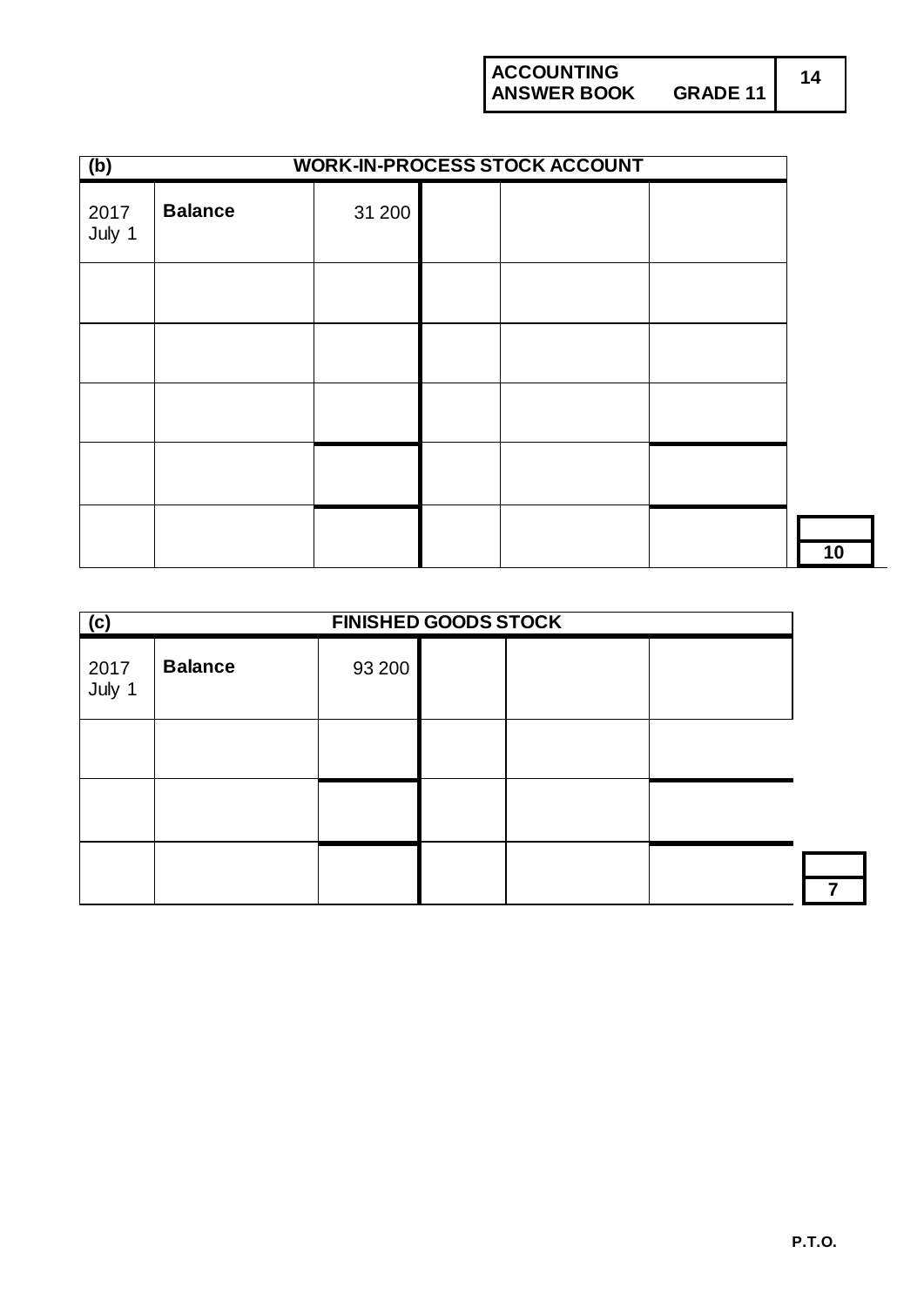#### **QUESTION 5.2**

| 5.2.1 | Explain to Katlego why it is necessary to calculate the break-even<br>point. |   |
|-------|------------------------------------------------------------------------------|---|
|       |                                                                              |   |
|       |                                                                              |   |
|       |                                                                              |   |
|       |                                                                              |   |
|       |                                                                              | ◠ |

#### **5.2.2 Calculate the break-even point achieved by Katlego.**

**6**

# **5.2.3 Comment on the level of production achieved by Katlego. 2**

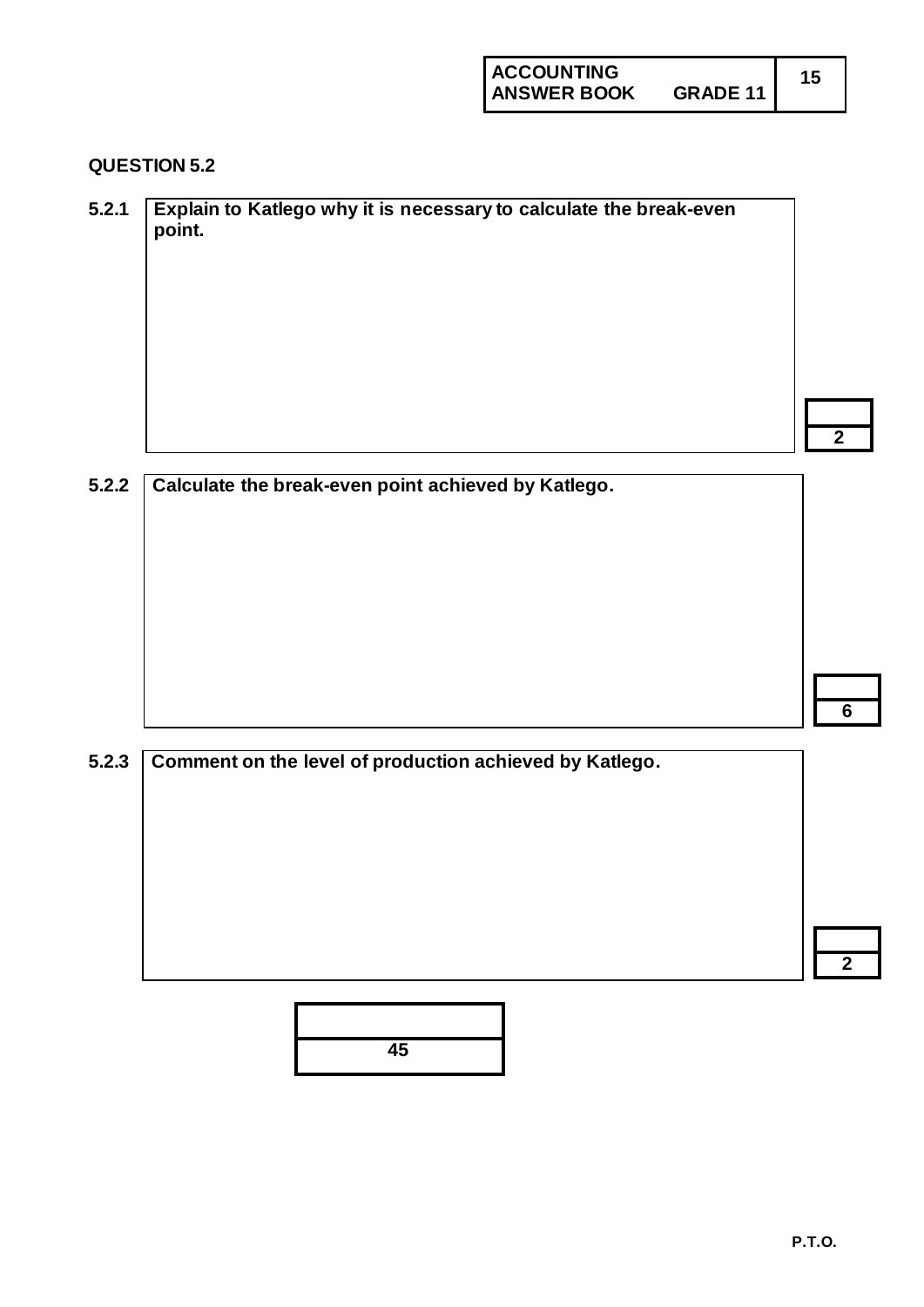#### **6.1**

| Debtors' Collection Schedule from 1 January to 28 February 2018 |                                            |        |  |   |  |  |
|-----------------------------------------------------------------|--------------------------------------------|--------|--|---|--|--|
| <b>Month</b>                                                    | <b>Credit sales</b><br>February<br>January |        |  |   |  |  |
| <b>November</b>                                                 | 162 000                                    | 64 800 |  |   |  |  |
| <b>December</b>                                                 | 153 000                                    |        |  |   |  |  |
| January                                                         |                                            |        |  |   |  |  |
| February                                                        |                                            |        |  |   |  |  |
| <b>Total</b>                                                    |                                            |        |  | 9 |  |  |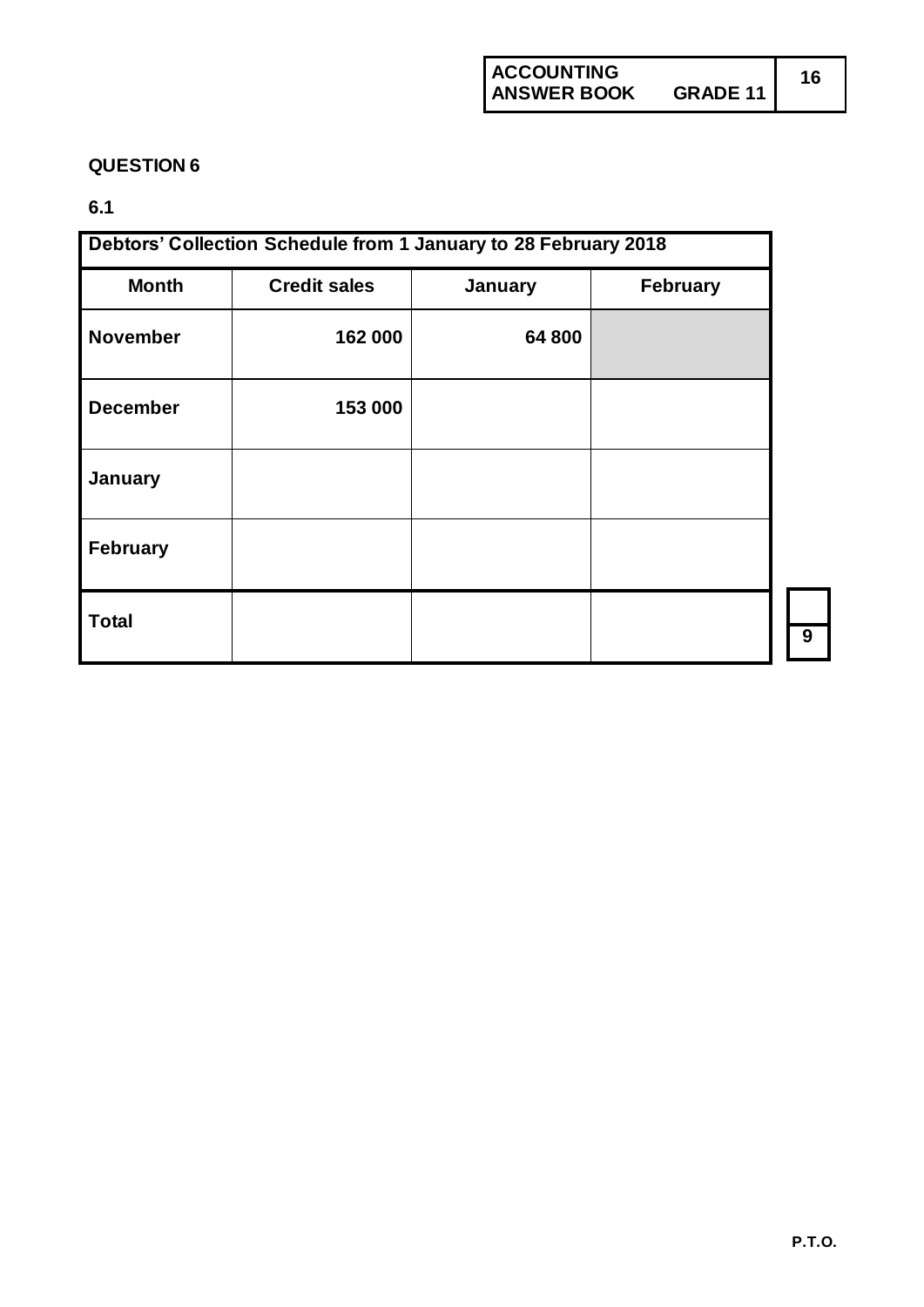#### **6.2 CASH BUDGET OF REDDAWN TRADERS FOR THE PERIOD 1 JANUARY 2018 TO 28 FEBRUARY 2018**

|                                     | <b>JANUARY</b> | <b>FEBRUARY</b> |
|-------------------------------------|----------------|-----------------|
| <b>Receipts</b>                     |                |                 |
| Cash sales                          |                |                 |
| Cash from debtors                   |                |                 |
| Rent income                         |                |                 |
| Proceed from the sale of<br>vehicle |                |                 |
| <b>Total Receipts</b>               | 232 300        | 196 450         |
|                                     |                |                 |
| <b>Payments</b>                     |                |                 |
| Payment to creditors                | 100 938        |                 |
| Advertising                         |                | 6 0 0 0         |
| Other operating expenses            |                | 38 500          |
| Drawings                            |                |                 |
| Loan repayment                      |                |                 |
| <b>Bonuses</b>                      |                |                 |
| <b>Total Payments</b>               | 181938         | 197 250         |
|                                     |                |                 |
| Cash surplus/deficit                |                |                 |
| Opening balance                     | (29000)        |                 |
| Closing balance                     |                |                 |